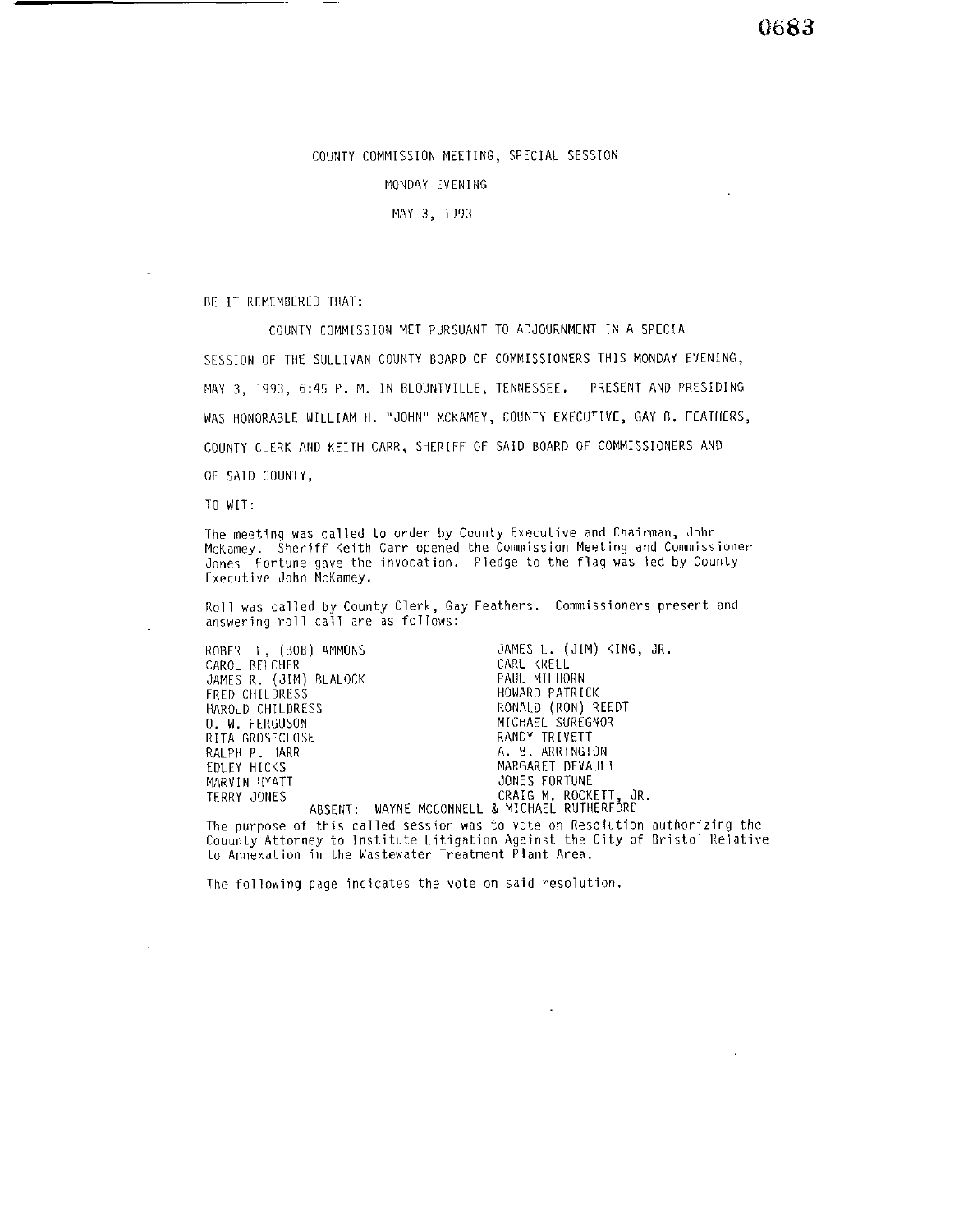**RESOLUTION NUMBER** 

TO THE HONORABLE Wm. H. "JOHN" MCKAMEY, COUNTY EXECUTIVE, AND THE MEMBERS OF THE SULLIVAN COUNTY BOARD OF COMMISSIONERS IN Regular SESSION THIS THE 15th DAY OF March, 1993.

RESOLUTION AUTHORIZING County Attorney to Institute Litigation Against the City of Bristol Relative to Annexation of A Section of I-81 in the Area of the Wastewater **Treatment Plant** 

WHEREAS, TENNESSEE CODE ANNOTATED; SECTION \_\_\_\_\_\_\_\_ AUTHORIZES COUNTIES TO

NOW, THEREFORE BE IT RESOLVED by the Board of County Commissioners of Sullivan County, Tennessee, assembled in Regular Session on the 15th day of March 19 93.

THAT WHEREAS. The City of Bristol has approved the annexation of a section of Highway I-81 in the area of the Wastewater Treatment Plant; and

WHEREAS. This corridor type annexation creates a continuous boundary which is not provided for by State Law and is for the purpose of taking tax revenues (primarily sales tax) from our Sullivan County School System;

NOW, THEREFORE BE IT RESOLVED, That the Sullivan County Attorney, John S, McLellan, III, assisted by Attorney Charlton DeVault, be authorized to institute legal proceedings to contest the annexation and further, that the sum of Twenty-five thousand (\$25,000) Dollars be appropriated from the General Budget to provide funds for payment of legal assistance and necessary expenses of such litigation.

All resolutions in conflict herewith be and the same rescinded insofar as such conflict exist.

This resolution shall become effective on 19, the public welfare requiring it.

Duly passed and approved this 3rd day of May enttupdie: 5-3 um 71. Attested Lounty Clerk County Executive

INTRODUCED BY COMMISSIONER Milhorn ESTIMATED COST: SECONDED BY COMMISSIONER Belcher **FUND:** 

| <b>Committee Action</b> | Approved | Disapproved | Deferred |  |
|-------------------------|----------|-------------|----------|--|
| Administrative          |          |             |          |  |
| <b>Budget</b>           |          |             |          |  |
| Executive               |          |             |          |  |

| <b>Commission Action</b> | Ave | Nav | Pass | Absent | Total |
|--------------------------|-----|-----|------|--------|-------|
| Roll Call                |     |     |      |        |       |
| Voice Vote               |     |     |      |        |       |

DEFERRED 4/19/93 **COMMENTS:** FIRST-READING 3/16/93 SPECIAL CALLED SESSION APPROVED 5/3/93  $ROL\_CAI$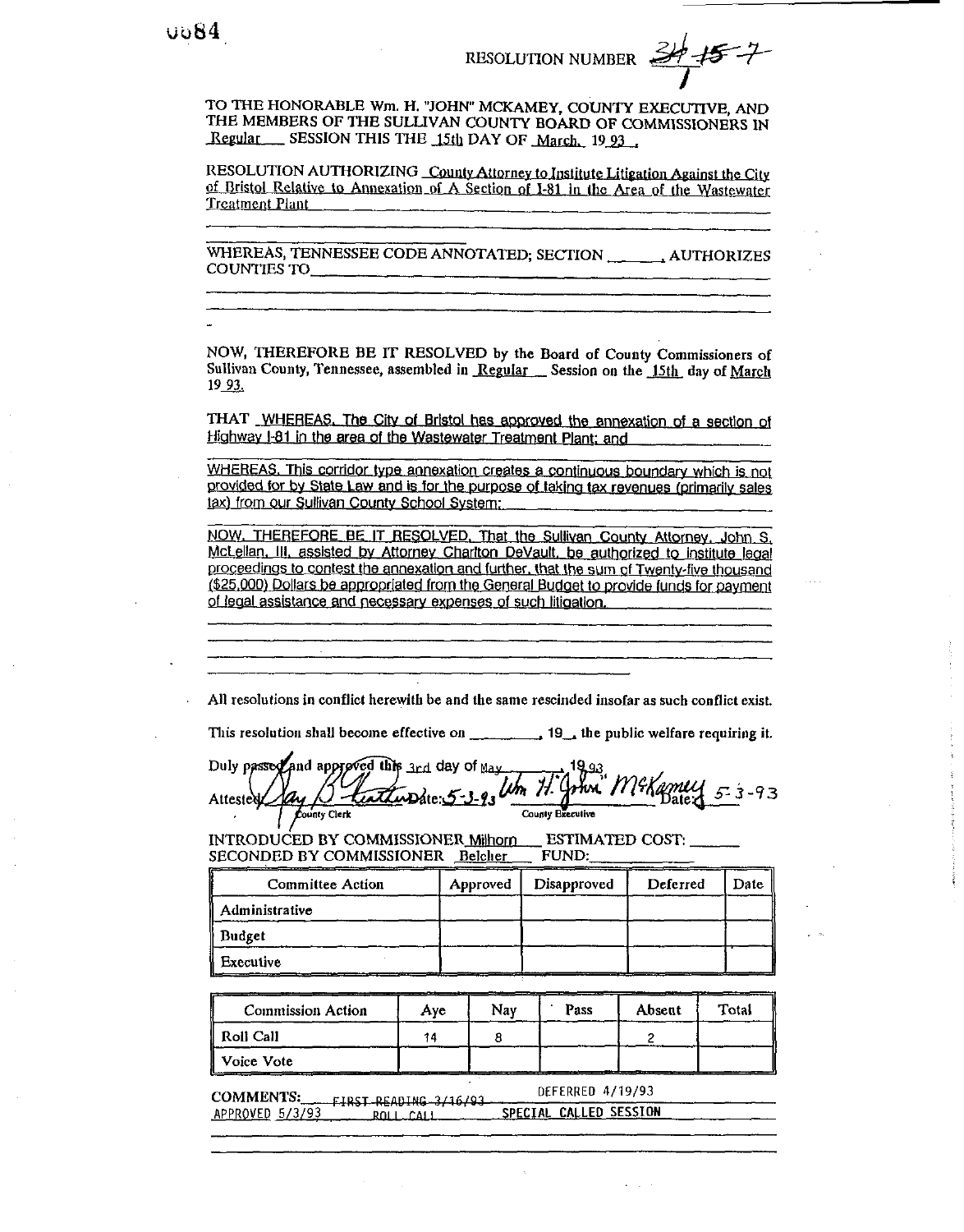We, the undersigned members of the Sullivan County Board of <u>Commissioners request the County Executive to call a special</u> meeting of the County Commission on Mondav. May 3, 1993 at **6:45**  p.m. for the DUrDose of voting on Resolution **#7** - County Attorney <u>o Institute Litigation Aqainst the City of Bristol Relative to</u> Annexation in the Wastewater Treatment Plant Area.

 $\mathbf 1$ - 1  $\overline{a}$  $\mathscr{N}$ Chicere  $\overline{3}$ ה ≮  $\mathcal{P}$  $\overline{4}$ ╱ سيء H 5 6 Ω  $\overline{7}$ 8 4 l, 9 a. arrindon  $10\,$  $\overline{a}$ В.  $\prime$  $11$  $\overline{\mu}$ 12 Fred T. Clara  $13$  $14$ 15  ${\bf 16}$ 17  $1.8\,$  $\pm 9$  $20$ 21 22 23 24

 $\mathcal{A}^{\text{max}}$  , we have

 $\ddot{\phantom{a}}$ 

 $\sim \zeta_{\rm g}$